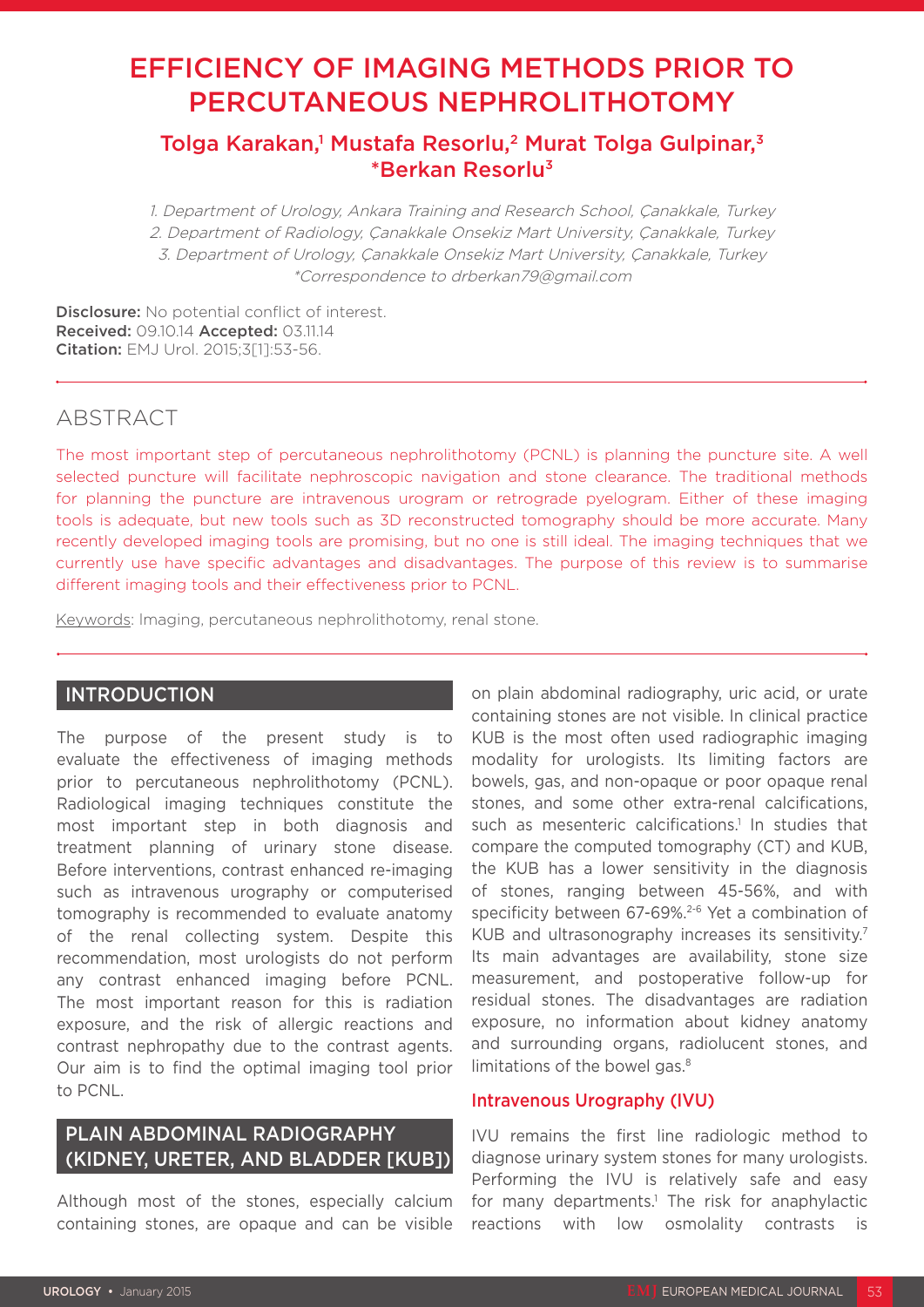approximately 9/1,000,000.9 The site and size of the stones, detailed pelvicalyceal anatomy, renal function, calyceal diverticula, duplex systems, and renal obstruction can be easily defined with IVU.10,11 It also shows the relationship of the pelvicalyceal structure and the ribs. The risk and planning of supracostal access could be evaluated with the help of IVU. One of the most important steps to locate the posterior calyx with IVU might be difficult. Some authors<sup>12,13</sup> suggest that the posterior calyxes locate medially. Eisner et al.14 suggests the opposite, that the second lateral to the medial one is the posterior calyx. The main disadvantage of the IVU is 2D imaging modality, non-opaque stones, and no information of the surrounding organs of the kidney. The major advantage is a detailed pelvicalyceal anatomy and an idea of the function of the kidneys.

#### Ultrasonography (USG)

Ultrasound is one of the easiest and safest diagnostic tools for urolithiasis but it has some limitations. Over 5 mm diameter renal stones can be easily identified with USG but smaller stones have less acoustic shadow, and thus are very difficult to diagnose.15 The size and site of the stone can be measured by USG but many urologists want to confirm location with IVU prior to USG. The identification of the collecting system, especially non hydronephrotic systems, is difficult for USG. Other diagnostic problems include poor image quality in obese patients and an inability to differentiate nephrolithiasis and nephrocalcinosis. Planning access prior to PCNL grey scale USG is not reliable enough and, compared with CT pelvicalyceal anatomy and surrounding solid organs identification, is still poor. Fowler et al.16 found that USG could identify 39% of multiple renal stones so this is a great disadvantage for PCNL access planning. Ekici et al.<sup>17</sup> evaluated the accuracy of KUB and USG combination versus non contrast helical computed tomography (NCCT) and found the combination of KUB and USG highly sensitive (97.9%).

USG has been used by many urologists during the puncturing of the collecting system.18 USG guidance puncture without fluoroscopy has also been reported.19 This radiation free puncture technique is a good choice for paediatric populations and the intraoperative identification of kidney-related organs may avoid organ injuries. The 4D USG provides real time 3D images which provide a 360° viewing of the area.20 The accuracy of the

4D USG has been evaluated during renal puncture on experimental studies; it provides good quality punctures, such as 2D USG, but improvements in the technology should be expected.<sup>21-23</sup> The main advantages of USG are that it is portable, radiation free, cheap, and that radiolucent stones are also visible. The disadvantages are that there is a limited accuracy for renal stones and poor anatomic detail. The European Association of Urology (EAU) guideline suggests USG as the first line imaging modality for paediatric patients with urolithiasis.<sup>10</sup>

#### CT

NCCT is the gold standard imaging tool for identification of urinary system stones because of its high sensitivity and specificity of up to 100% and 97%, respectively.<sup>11</sup> Except for indinavir and matrix stones, over 99% of the stones can be seen on NCCT.24 NCCT provides information about size, location of the stones, and surrounding organs such as the pleura, colon, and liver.<sup>25,26</sup> The incidence of retrorenal colon was reported at 1.7% and many studies have reported colon perforation during PCNL.27,28 Planning a safe puncture, especially for multicalyceal stones and renal anomaly, is possible with NCCT.<sup>29</sup> However, despite its advantages, the NCCT does not give enough information like that concerning the draining of infundibulum and the function of the kidneys. Similarly, planning the route for the puncture is not as easy as with IVU. Multiplanar reconstructions using 3D volume rendering may overcome these limitations and decrease the need for IVU for planning punctures.30,31

The new generation Dual Energy CT (DECT) devices improve imaging of urinary calculi with half dose radiation. DECT provides the same anatomical information and gives far more detail about stone information without extracting the stone.<sup>32</sup> DECT reports the stone information as uric acid or non-uric acid with 100% sensitivity and specifity.<sup>33,34</sup> Jepperson et al.<sup>32</sup> showed the ability of DECT to differentiate between small fragments adjacent to ureteral stents or nephrostomy tubes. Toebker et al.<sup>35</sup> evaluated the split bolus CT protocol. They injected Iomeron® at 15 ml 10 minutes before, and 80 ml 65 seconds before the scan. The protocol allows the combining of three phases (true and virtual non-contrast phases, and a contrast enhanced phase) and reconstructs transverse and coronal images. This technique provides the determination of stones 5 mm or larger with CT urogram images.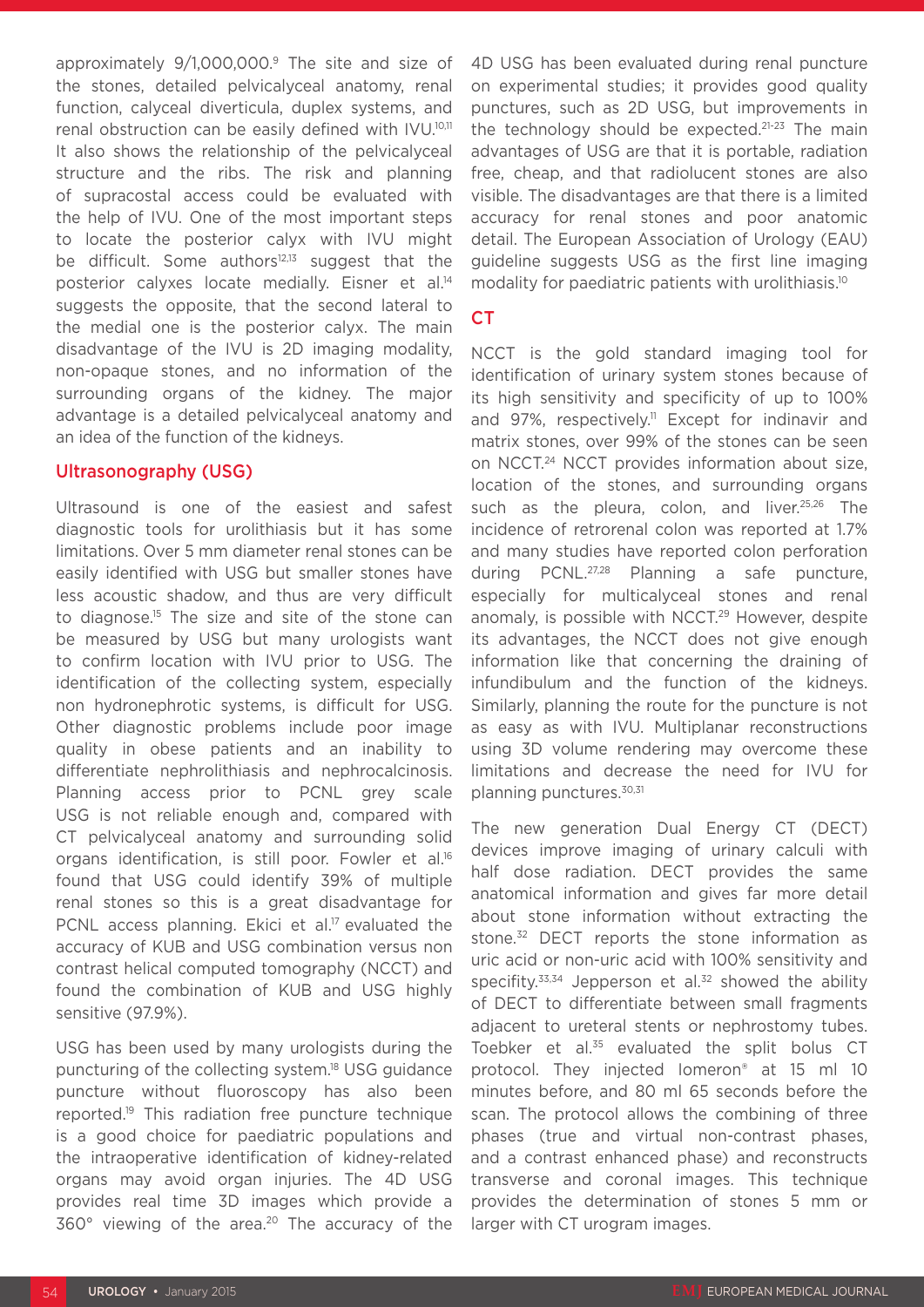Patel U et al.<sup>36</sup> recorded the CT pyelographic movie and watched it in the operating room to plan the renal access and endourologic navigation before the PCNL procedure. There is an instrument that combines flat-panel fluoroscopy with CT capability and makes 3D reconstructions called DynaCT (Siemens, Germany). DynaCT provides real-time intraoperative and postoperative data, enabling preoperative planning and results with high accuracy imaging.<sup>37</sup> CT is recommended prior to PCNL in patients with anatomical or renal anomalies, radiolucent stones, renal insufficiency, and contrast allergy.38 In addition, stone density can be calculated and the composition of stones can be obtained.

The major problem with repeated NCCT is high cumulative radiation exposure. The international Commission on Radiation Protocol recommends not exceeding 20 mSv per year during a 5-year period, or 50 mSv in only 1 year.<sup>7</sup> Using risk models, it has been estimated that 1/1,400 patients at 60 years old and 1/1,000 patients at 40 years old, undergoing NCCT, would develop solid organ cancer and leukaemia due to radiation.39 Paediatric patients are more sensitive to radiation because of actively dividing cells. Tepeler et al.<sup>38</sup> evaluated the CT examination and IVU prior to PCNL in paediatric patients and found no difference in successes and complications between the two modalities.

The mean radiation dose of the abdomen CT, enhanced CT, and IVU are about 5 mSv, 25-35 mSv, and 1.3-3.5 mSv, respectively.<sup>40</sup> Low dose CT has decreased the radiation dose to 0.5-3.5 mSv. EAU guidelines recommend low dose NCCT to patients with body mass index <30 if CT is indicated.<sup>10</sup> The major advantages of the CT are high diagnostic accuracy, where almost all stones are visible, and that information of the kidney-related organs

and calyceal anatomy may be reconstructed. The disadvantages are radiation exposure, limited availability, and no information about kidney function with NCCT.

#### Magnetic Resonance Imaging (MRI)

MRI provides better imaging of the soft tissue in comparison with CT but it is not reliable for urinary system stones.<sup>11</sup> MRI is a radiation free technique and may be considered as an alternative to USG for pregnant and paediatric patients. Magnetic resonance Urography (MRU) may be an alternative to IVU. The site of the obstruction may be seen clearly but the identification of the stone by signal void may be difficult.<sup>41</sup> The accuracy of MRU in urinary stones when combined with tesla 2 weighted 3D series is 92.8% with sensitivity between 96.2-100% and specificity of 100%.<sup>42</sup> 3D MRI and 3D CT images with volume and surface rendering software provide an endoscopic view of the organs; the technique is known as virtual endoscopy. Virtual cycstoscopy and ureteroscopy have been performed with high sensitivity.<sup>43</sup> The main advantage of MRI is that there is no ionising radiation. The disadvantages are limited availability and limited experience.

#### **CONCLUSION**

EAU guidelines recommend a contrast study (enhanced CT or IVU) if stone removal is planned, because the anatomy of the renal collecting system needs to be assessed prior to stone surgery or shock wave lithotripsy. But use of repeated CT or IVU would increase the risk of cancer development. We hope that advances in technology will provide us with radiation-free or low-dose radiation imaging with detailed functional urological anatomy.

#### REFERENCES

1. Sandhu C et al. Urinary tract stones- -Part I: role of radiological imaging in diagnosis and treatment planning. Clin Radiol. 2003;58(6):415-21.

2. Mutgi A et al. Renal colic. Utility of the plain abdominal roentgenogram. Arch Intern Med. 1991;151(8):1589-92.

3. Haddad MC et al. Renal colic: diagnosis and outcome. Radiology. 1992;184(1): 83-8.

4. Levine JA et al. Ureteral calculi in patients with flank pain: correlation of plain radiography with unenhanced helical CT. Radiology. 1997;204(1):27-31.

5. Assi Z et al. Sensitivity of CT scout radiography and abdominal radiography for revealing ureteral calculi on helical CT: implications for radiologic follow-up. AJR Am J Roentgenol. 2000;175(2):333–7.

6. Jackman SV et al. Plain abdominal X-ray versus computerized tomography screening: sensitivity for stone localization after nonenhanced spiral computerized tomography. J Urol. 2000;164(2):308–10.

7. Viprakasit DP et al. Limitations of ultrasonography in the evaluation of urolithiasis: a correlation with computed tomography. J Endourol. 2012;26(3): 209-13.

8. Kalogeropoulou C et al. Imaging in percutaneous nephrolithotomy. J Endourol. 2009;23(10):1571-7.

9. Caro JJ et al. The risks of death and of severe nonfatal reactions with highvs low-osmolality contrast media: a meta-analysis. AJR Am J Roentgenol. 1991;156(4):825–32.

10. Türk C et al. EAU guidelines on urolithiasis (2013). Eur Assoc Urol. 2013:1-100.

11. Park S, Pearle MS. Imaging for percutaneous renal access and management of renal calculi. Urol Clin